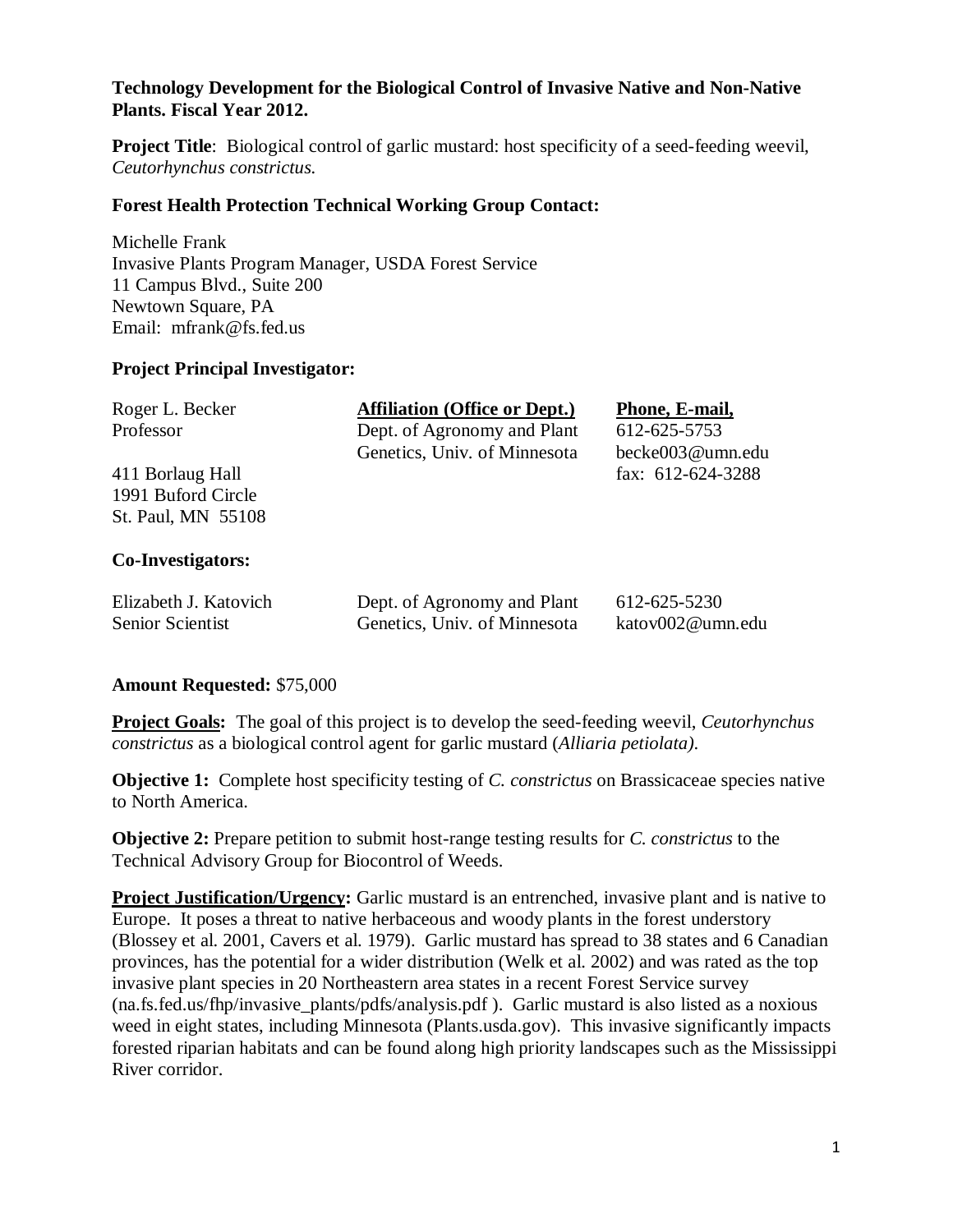Due to abundant seed production, garlic mustard is able to rapidly colonize mesic forests to produce dense stands (Meekins and McCarthy 2002) and is more competitive than other woody understory species (Meekins and McCarthy 1999). Garlic mustard produces phytotoxins (Vaughn and Berhow 1999) that are exuded from root tissue and can directly inhibit growth of native hardwoods such as red maple, sugar maple and white ash, or disrupt the mutual associations between native tree seedlings and mycorrhizal fungi that are critical for tree growth and survival (Roberts and Anderson 2001, Stinson et al. 2006, Wolfe et al. 2008).

Use of biocontrol agents to control garlic mustard would provide long-term control of this invasive biennial weed. Potential control agents of garlic mustard have been identified by CABI Europe - Switzerland. These agents include four European species of the weevil, *Ceutorhynchus*  that attack different parts of the garlic mustard plant. Of -these weevils, *C. scrobicollis* is a root mining weevil, *C. roberti* and *C. alliariae* are stem miners and *C. constrictus* larvae develop in seeds of garlic mustard.

Host-range testing has been completed for *C. scrobicollis* and the results have been submitted to the Technical Advisory Group for the Biological Control of Weeds (TAG). This crown-mining weevil is predicted to have the most significant impact on garlic mustard demography (Davis et al. 2006). However, releases of single control agents are unlikely to control garlic mustard across its full range. A combination of agents that simultaneously reduce rosette survival and seed production will be required to suppress the most vigorous garlic mustard populations (Davis et al. 2006).

The seed feeder, *C. constrictus,* can reduce seed production on individual garlic mustard plants by up to 60.5% (Gerber et al. 2011). *Ceutorhynchus constrictus* females oviposit in developing garlic mustard pods in early summer. Larvae feed on the seeds and when mature, leave the pods to pupate in the soil. Adult weevils do not emerge from the soil until the following spring.

Host specificity testing of the species is well advanced and so far revealed a very narrow host range for this species*.* At this moment, additional host-range testing of 12 Brassicaceae species is required before a petition for field release can be compiled and submitted to TAG. These tests include no-choice oviposition and larval development tests as well as field single-choice tests. Host-range tests need to be conducted at both the University of Minnesota quarantine facility and at CABI Europe – Switzerland, since *C. constrictus* is native to Europe and all field singlechoice tests must be completed in Europe. In addition, our colleagues in Switzerland have three test species available that we were unable to grow under quarantine conditions.

Difficulties were encountered by CABI in obtaining and growing some North American native Brassicaceae species on the proposed TAG host-range test list. These species were collected and propagated at the University of Minnesota to complete tests for the crown-miner *C. scrobicollis.* These native Brassicaceae species are still available at University of Minnesota. Our request for funding would allow us to complete the required host range testing for *C. constrictus* in quarantine on theses additional plant species*,* a very cost-effective approach considering the difficulties in propagating and growing some of these native plants.

At the University of Minnesota, our Level 2 High Security Containment Facility is currently the only location in the country where work on these *Ceutorhynchus* spp. is being conducted. At our facility, we have been rearing and conducting host specificity testing with *Ceutorhynchus* species for the past eight years. Our interdisciplinary team of entomologists, weed scientists and plant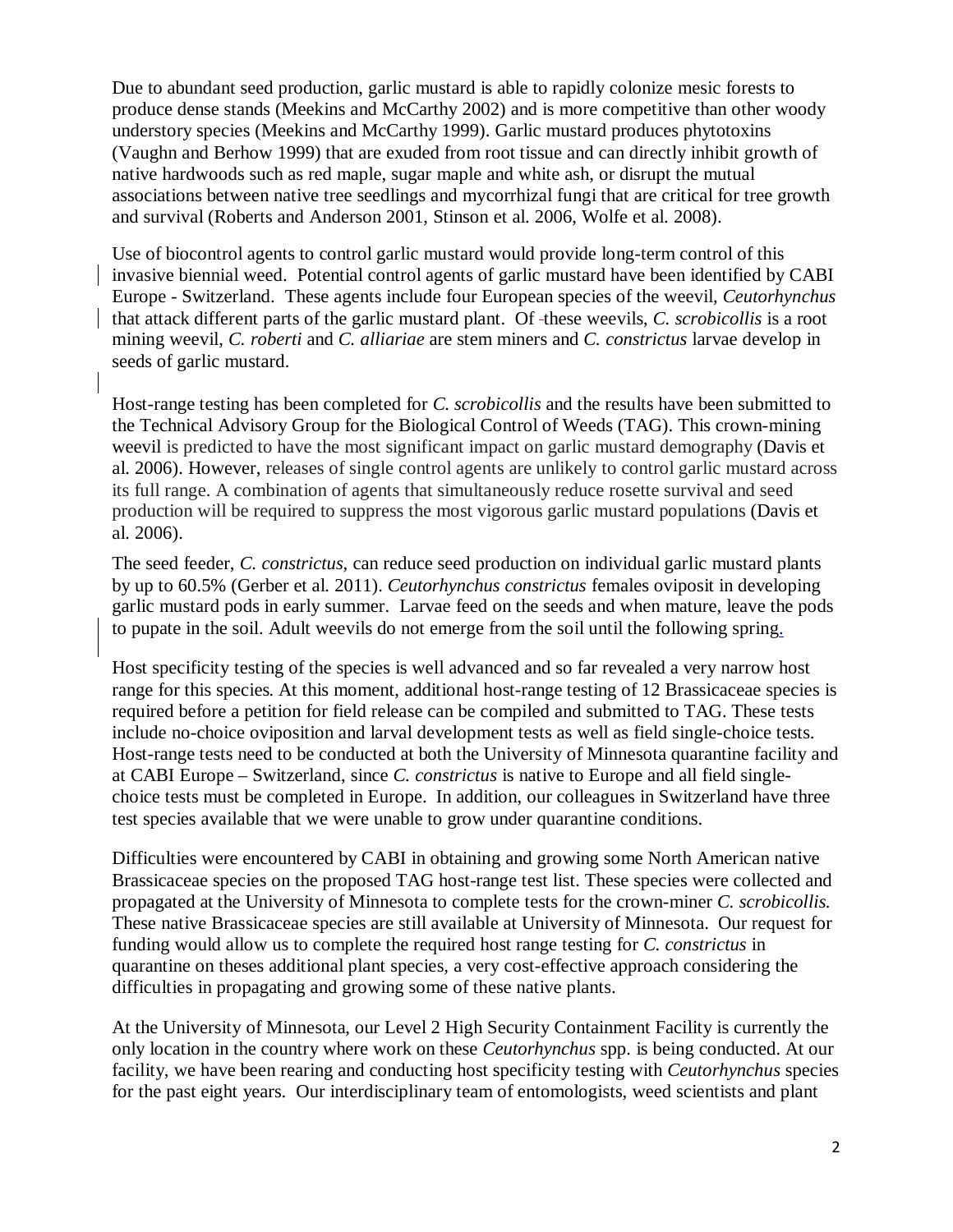ecologists have over twenty years of experience in weed biological control development and implementation. This, in combination with fact that we are the only group in the country to currently work on these *Ceutorhynchus* spp. in quarantine, renders us uniquely qualified to implement this project.

**Methods Approach:** Host specificity testing for *C. constrictus* will be conducted in our quarantine facility at the University of Minnesota, St. Paul, MN and sub-contracted work will be conducted at CABI-Europe Switzerland. We will follow the procedures developed by CABI (Gerber et al. 2001). The hypothesis we are testing is that these biocontrol insects will select only garlic mustard for oviposition, feeding and larval development and not other plant species. To test this hypothesis, we will conduct non-target screening through no-choice and singlechoice oviposition tests, larval development tests and field single-choice screening.

**Objective 1:** Complete host specificity testing of *C. constrictus* on Brassicaceae species native to North America.

**Sequential no-choice oviposition test:** To see whether any of the test species are accepted for oviposition under no-choice conditions, one pair of *C. constrictus* will be placed on a caged inflorescence of test plants for 2-3 days. After each exposure period on a test plant, weevils will be provided with garlic mustard to ensure that they continue to lay eggs. Seeds will be dissected and inspected for presence of eggs. If eggs are deposited in test plants, then the species will be subsequently tested in single-choice oviposition and no-choice larval development tests.

**Single-choice oviposition test:** One pair of *C. constrictus* will be offered an inflorescence from a non-target test plant and garlic mustard simultaneously. After 2-3 days, seeds will be dissected for presence of eggs. If eggs are present on test plants, then the species will be be subsequently tested in no-choice larval development tests.

**No-choice larval development test:** Two females and one male will be placed in gauze bags tied around seed-bearing inflorescences of potted test or garlic mustard (control) plants for 5-7 days. After infestation, individual pods will be removed from each plant and dissected for eggs. If eggs are found, the inflorescence will be re-covered so larval development could be monitored in the remaining pods. Transparent plastic vials will be attached to the gauze bag with an elastic band and the inflorescence bent so that larvae leaving the pods will fall directly into the vials. Vials will be regularly checked for emerging larvae. Emerged larvae will be placed into sifted soil to complete development.

**Field screening single-choice or open field tests:** All test plant species that supported larval development of *C. constrictus* will be exposed under more natural conditions at CABI Europe – Switzerland. For single-choice field tests, caged potted test and garlic mustard plants will be placed together into screen cages (2 x 2 x 1.6 m). Mating pairs of *C. constrictus* will be placed into each screen cage. After one- to-two weeks, plants will be removed and dissected for eggs. For open field tests, potted test and garlic mustard plants will be placed in the field and mating pairs of *C. constrictus* will be released in the vicinity of plants. After one- to two-weeks, plants will be removed and dissected for eggs.

A minimum of five replications will be conducted for each test and each test plant species. It is expected that these tests could be completed within two years.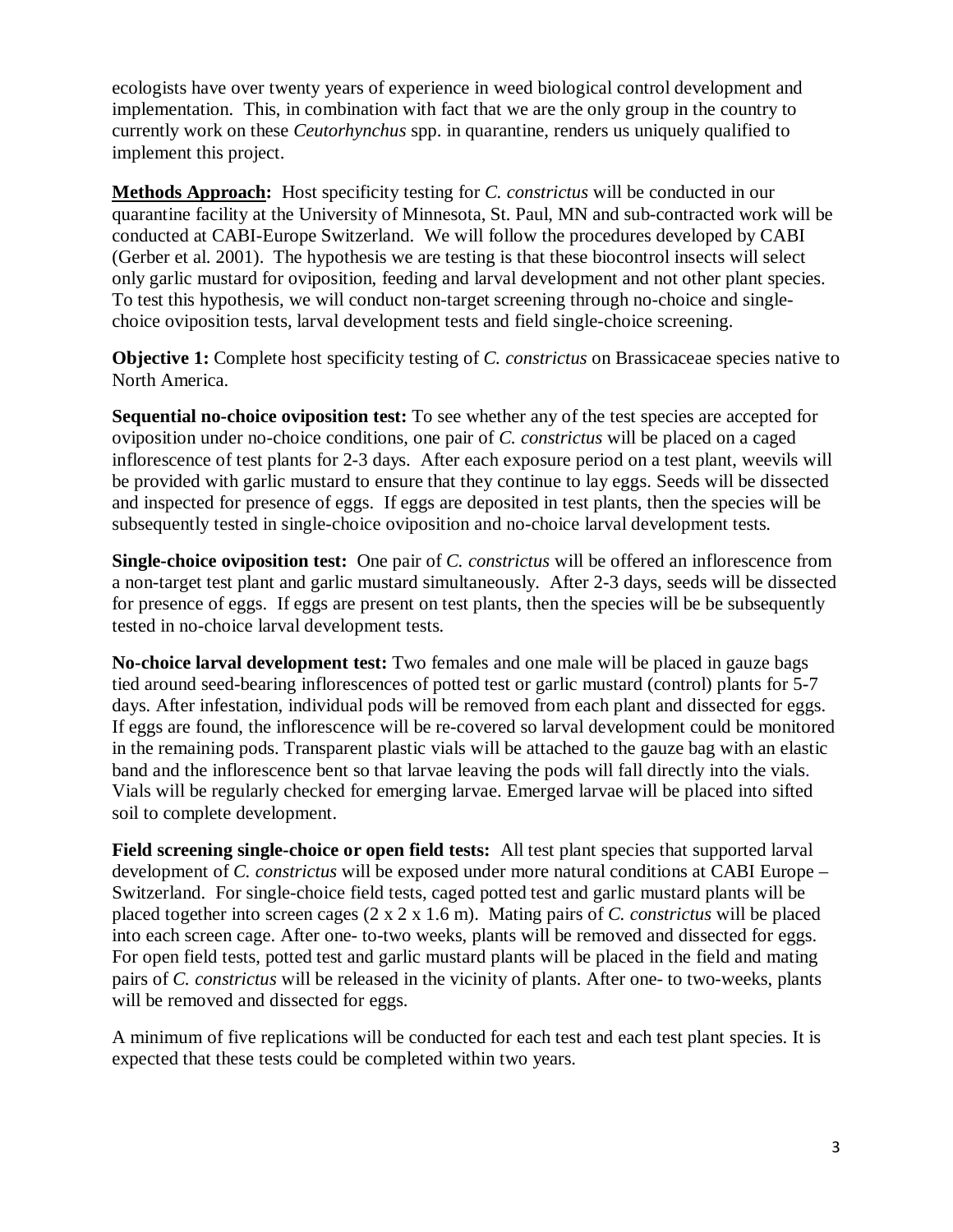**Objective 2:** Prepare petition to submit host-range testing results for *C. constrictus* to the Technical Advisory Group for Biocontrol of Weeds.

A petition for field release of *C. constrictus* will be prepared in cooperation with investigators at CABI-Europe Switzerland and submitted to TAG.

**Expected Products and Outcomes:** The expected product of the proposed research is to complete host range testing for the seed-feeding weevil, *C. constrictus,* on non-target test plants and submit a petition to TAG for review. If approved by TAG and APHIS-PPQ, this can lead to the release of *C. constrictus* for use on garlic mustard. This action can reduce the time before wide-spread control of garlic mustard can be achieved and reduce the impact of this invasive plant on forest habitat.

**Timetable:** We expect to complete the host-range testing by April, 2014 and complete and submit a petition to TAG by September 30, 2014. Progress reports will be submitted as required.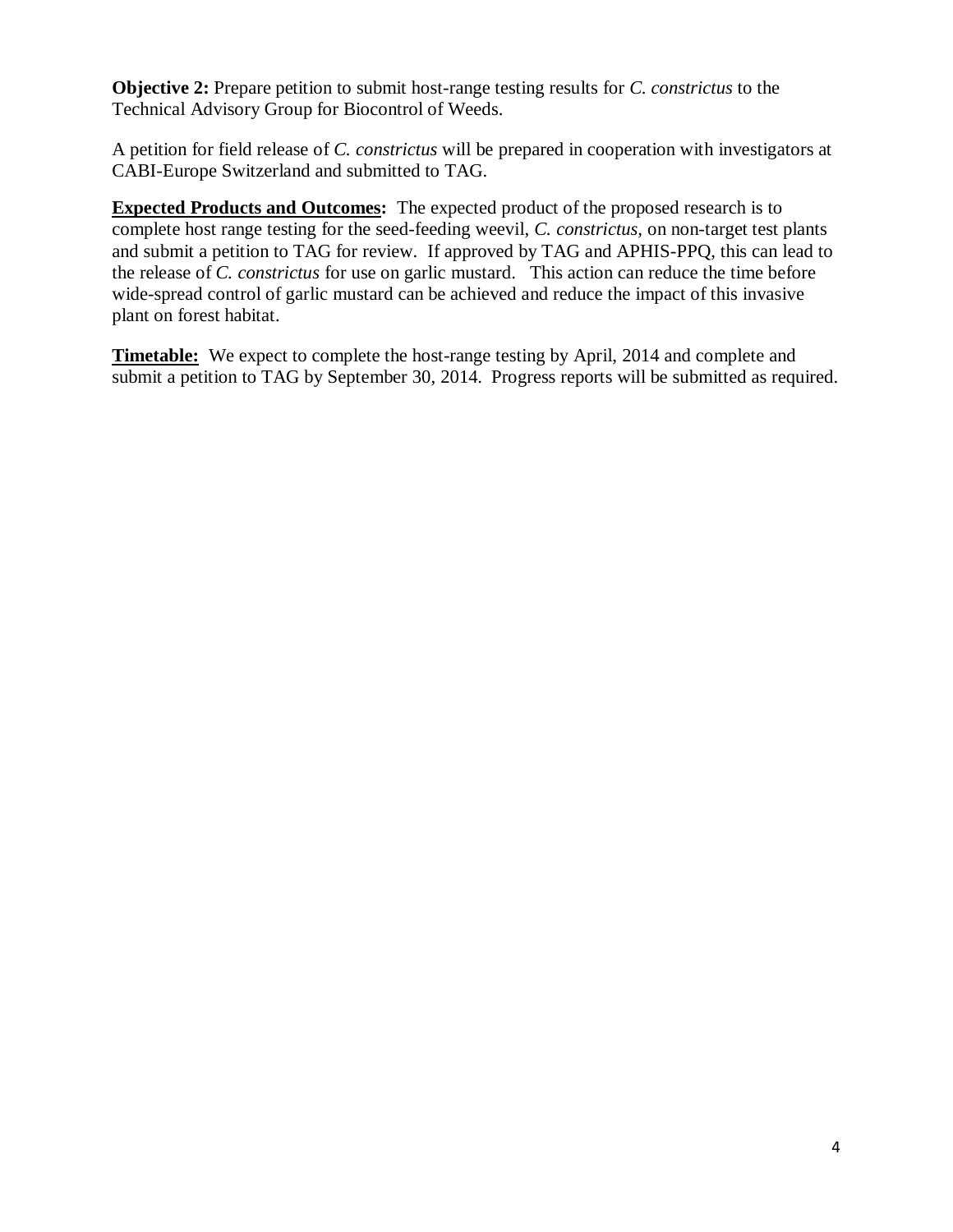### **Vita for Roger Becker**

| <b>Title:</b>   | <b>Extension Agronomist - Weed Scientist</b>     |                          |  |
|-----------------|--------------------------------------------------|--------------------------|--|
| Department:     | <b>Agronomy and Plant Genetics</b>               |                          |  |
| <b>Address:</b> | University of Minnesota                          |                          |  |
|                 | 411 Borlaug Hall                                 |                          |  |
|                 | 1991 Buford Circle                               |                          |  |
|                 | St. Paul, MN 55108                               |                          |  |
| Telephone:      | $(612)$ 625-5753                                 | E mail: becke003@umn.edu |  |
|                 | <b>Appointment:</b> Extension 75% / Research 25% |                          |  |

**Specific Areas of Responsibility:** Weed management strategies in annual and perennial systems in disturbed and undisturbed habitats. Current projects include management of purple loosestrife in wetlands; garlic mustard and buckthorn in woodlands; and Canada thistle in native prairies, pastures and right-of-ways. Also prairie establishment, weed management in forages and in processing vegetables, and the environmental impacts of herbicide and non-herbicide weed management systems.

#### **Education:**

| Degree | Major                          | College/University           | <u>Years</u> |
|--------|--------------------------------|------------------------------|--------------|
| B.S.   | Agronomy                       | <b>Iowa State University</b> | 1972 - 1976  |
| M.S.   | <b>Botany-Plant Physiology</b> | <b>Iowa State University</b> | 1976 - 1978  |
| Ph.D.  | Agronomy-Crop Production       | <b>Iowa State University</b> | 1978 - 1982  |
|        | and Physiology                 |                              |              |

#### **Professional Positions:**

| <b>Employer</b>         | <b>Dates</b>  | <b>Position</b>                           |
|-------------------------|---------------|-------------------------------------------|
| Iowa State University   | 1978-1982     | <b>Extension Associate</b>                |
| <b>Monsanto Company</b> | 1982-1985     | <b>Product Development Representative</b> |
| <b>Monsanto Company</b> | 1985-1987     | Product Development Associate             |
| University of Minnesota | 1987-1993     | <b>Assistant Professor</b>                |
| University of Minnesota | 1993-1999     | <b>Associate Professor</b>                |
| University of Minnesota | 1999- present | Professor                                 |

#### **Recent Referred Publications:**

- Katovich E.J.S., R.L. Becker, D.W. Ragsdale, and L.C. Skinner. 2008. Growth and Phenology of Three Lythraceae Species in Relation to Feeding by *Galerucella calmariensis* and *Galerucella pusilla*: Predicting Ecological Host Range from Laboratory Host Range Testing. Inv. Plant Sci Management. 1(2):207-215.
- Sheaffer C.C., Undersander, D.J., and R.L. Becker. 2007. Comparing Roundup Ready and Conventional Systems of Alfalfa Establishment. © 2007 Plant Management Network. Published 24 July 24, 2007. 7 p. <http://www.plantmanagementnetwork.org/sub/fg/research/2007/alfalfa/>
- Bollman, J.D., C.M. Boerboom, R.L. Becker, and V.A. Fritz. 2008. Efficacy and tolerance to HPPDinhibiting herbicides in sweet corn. Weed Technol. 22:666-674.
- Van Riper, L.C., R.L. Becker, L.C. Skinner. 2010. Population biology of garlic mustard (*Alliaria petiolata*) in Minnesota hardwood forests. Inv. Plt. Sci Mgt. 3:48-59.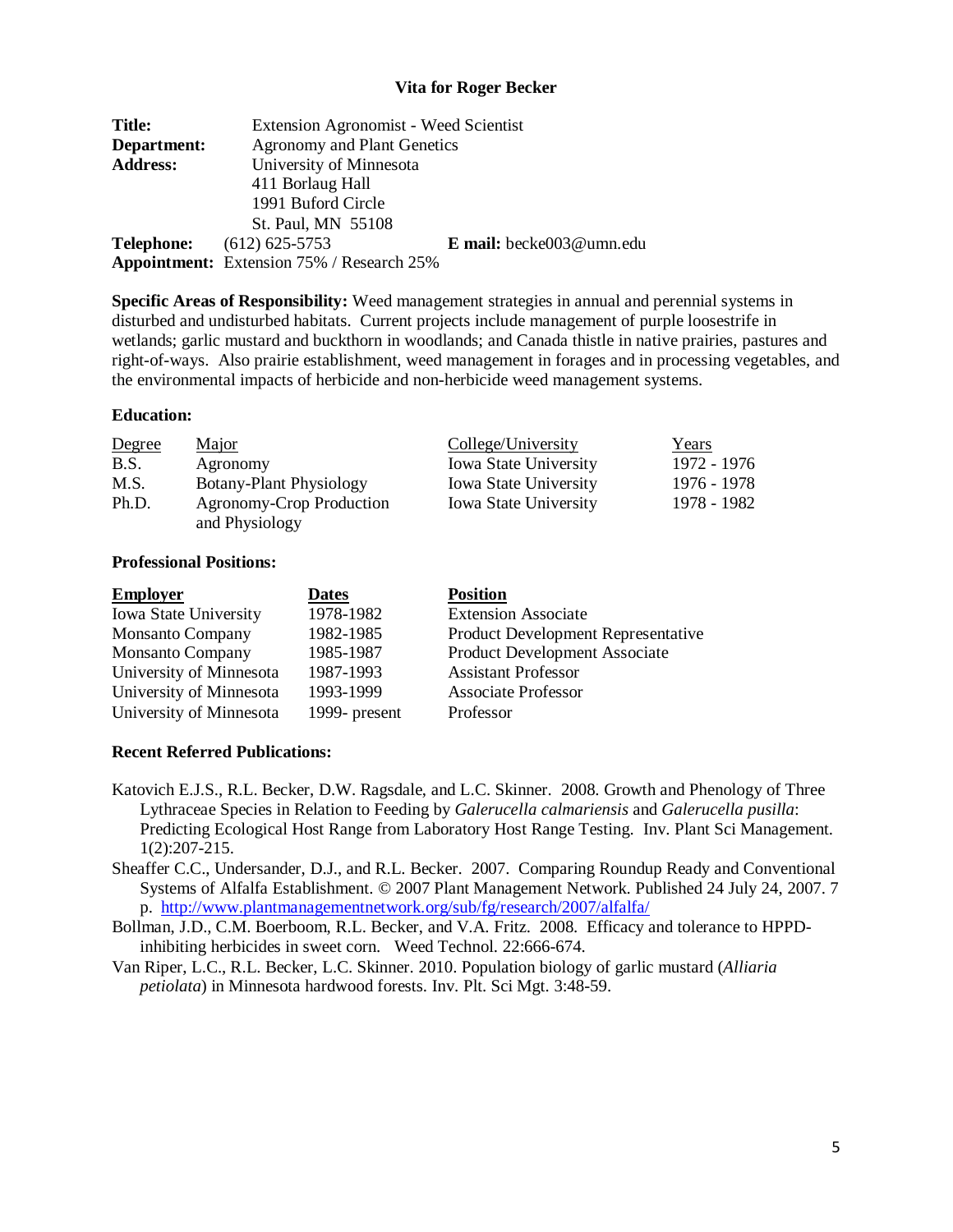#### **Elizabeth J. Katovich**

Elizabeth J. Stamm Katovich Department of Agronomy and Plant Genetics University of Minnesota 1991 Buford Circle, St. Paul, MN 55108 Telephone: (612) 625-5230

#### **Education:**

| 1981 | Purdue University, West Lafayette, IN    |  |  |
|------|------------------------------------------|--|--|
|      | B.S. in Plant Protection                 |  |  |
| 1984 | University of Arkansas, Fayetteville, AR |  |  |
|      | M.S. in Agronomy                         |  |  |
| 1988 | University of Minnesota, St. Paul, MN    |  |  |
|      | Ph.D. in Agronomy/Weed Science           |  |  |
|      |                                          |  |  |

### **Employment:**

| 1998-present | Senior Scientist. Department of Agronomy and Plant Genetics, |
|--------------|--------------------------------------------------------------|
|              | University of Minnesota.                                     |

### **Relevant Publications:**

- Strefeler, M. S., E. Darmo, R. L. Becker and E. J. Katovich. 1996a. Isozyme characterization of genetic diversity in Minnesota Populations of L. salicaria, *Lythrum salicaria* Lythraceae). Amer. J. of Bot. Amer. J. Bot. 83:265-273.
- Strefeler, M. S., E. Darmo, R. L. Becker and E. J. Katovich. 1996b. Isozyme variations in cultivars of L. salicaria (*Lythrum* sp.). Breeding and Germplasm Resources. Hort. Sci. 31:279-282.
- Katovich, E.J.S., R. L. Becker, C. C. Sheaffer, and J. L. Halgerson. 1998. Seasonal fluctuations of carbohydrate levels in roots and crowns of purple loosestrife (*Lythrum salicaria*). Weed Sci. 46:540-544.
- Katovich, E. J. S., A. J. Milles, D. W. Ragsdale and R. L Becker. 1999. Feeding and oviposition preference of *Galerucella* spp. in *Lythrum*. X International Symp. Biol Control of Weeds. p. 99.
- Katovich, E. J. S., R. L. Becker and D. W. Ragsdale. 1999. Effect of *Galerucella* spp. on survival of purple loosestrife (*Lythrum salicria*) roots and crowns. Weed Sci. 47:360-365.
- Katovich, E.J.S., D. W. Ragsdale, L. C. Skinner, and R. L. Becker. 2001. Effect of *Galerucella* spp. feeding on seed production in purple loosestrife. Weed Sci. 49:190-194.
- Katovich, E. J. S., R. L. Becker and J. L. Byron. 2003. Winter survival of late emerging purple loosestrife (*Lythrum salicaria*). Weed Sci. 51:563-568.
- Katovich, E.J. S., R. L. Becker, D. W. Ragsdale and L. C. Skinner. 2008. Growth and phenology of three Lythraceae species in relation to feeding by *Galerucella calmariensis* and *Galerucella pusilla*: predicting ecological host range from laboratory host range testing. Invasive Plant Sci. and Management. 1:207-215.
- Gerber, E., Cortat, C., Hinz, H.L., Blossey, B., Katovich, E., Skinner, L., 2009. Biology and host specificity of Ceutorhynchus scrobicollis (Curculionidae; Coleoptera), a root-crown mining weevil proposed as biological control agent against Alliaria petiolata in North America. Biocontrol Science and Technology, 19 (2), 117-138.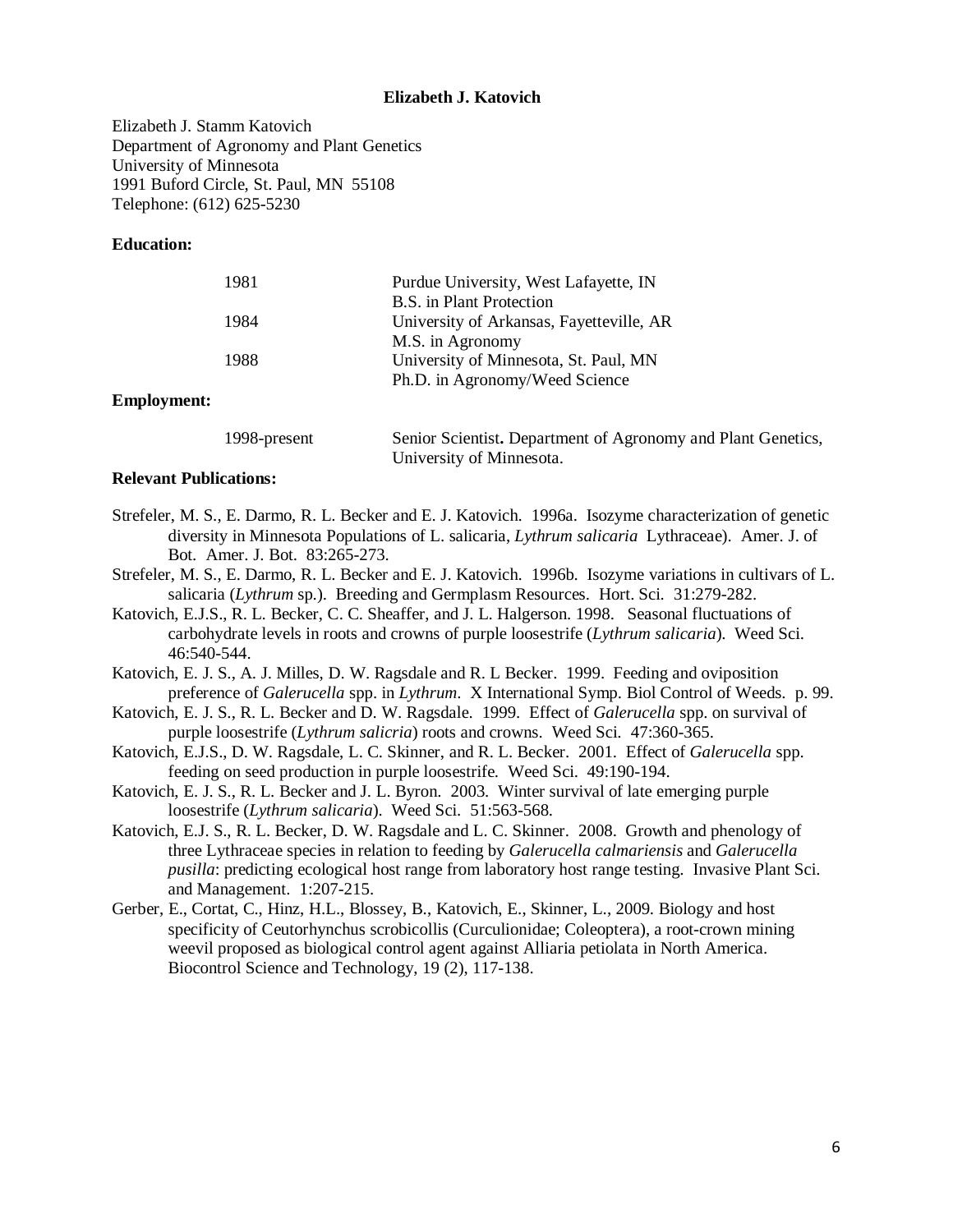# **Budget**

**Biological control of garlic mustard: host specificity of the seed-feeding weevil,** *Ceutorhynchus constrictus* USDA FS Forest Health Tech. Enterprise System proposal. FY 2012 - 2014

RFP Contact: Michelle S. Frank

|                       | <b>Item</b>        | <b>Requested</b><br><b>Funding</b> | 25% Min.<br>In Kind<br><b>Other-Source</b><br><b>Funding</b> | <b>Source</b><br>25% Cost Sharing, \$18750                    |
|-----------------------|--------------------|------------------------------------|--------------------------------------------------------------|---------------------------------------------------------------|
| <b>FY 2012</b>        |                    |                                    |                                                              |                                                               |
| Administration        | Salary             | $$11,000.00$ <sup>1</sup>          | \$7,074.00                                                   | Portion of the USDA Indirect Costs Not Collected<br>by U of M |
|                       | Fringe<br>benefits | \$4,374.55                         | \$1,061.00                                                   | Salary for PI (1%)                                            |
|                       | Travel             | \$10.00                            | \$90.00                                                      | Benefits for PI                                               |
| <b>Procurements</b>   | Services           | \$14,759.00                        |                                                              |                                                               |
|                       | Space rental       | \$500.00                           |                                                              |                                                               |
|                       | Supplies           | \$300.45                           |                                                              |                                                               |
| <b>Year Totals</b>    |                    | \$30,944.00                        | \$8,225.00                                                   |                                                               |
| <b>FY 2013</b>        |                    |                                    |                                                              |                                                               |
| Administration        | Salary             | $$10,900.00$ <sup>1</sup>          | \$7,048.00                                                   | portion of the USDA Indirect Costs Not Collected<br>by U of M |
|                       | Fringe<br>benefits | \$4,366.94                         | \$1,061.00                                                   | Salary for PI (1%)                                            |
|                       | Travel             | \$10.00                            | \$90.00                                                      | Benefits for PI                                               |
| <b>Procurements</b>   | Services           | \$14,759.00                        |                                                              |                                                               |
|                       | Space rental       | \$500.00                           |                                                              |                                                               |
|                       | Supplies           | \$278.06                           |                                                              |                                                               |
| <b>Year Totals</b>    |                    | \$30,814.00                        | \$8,199.00                                                   |                                                               |
| <b>FY 2014</b>        |                    |                                    |                                                              |                                                               |
| <b>Administration</b> | Salary             | \$4,100.00 <sup>1</sup>            | \$1,175.00                                                   | portion of the USDA Indirect Costs Not Collected<br>by U of M |
|                       | Fringe<br>benefits | \$1,659.61                         | \$1,061.00                                                   | Salary for PI (1%)                                            |
|                       | Travel             | \$0.00                             | \$90.00                                                      | Benefits for PI                                               |
| <b>Procurements</b>   | Services           | \$7,482.00                         |                                                              |                                                               |
|                       | Space rental       | \$0.00                             |                                                              |                                                               |
|                       | Supplies           | \$0.39                             |                                                              |                                                               |
| <b>Year Totals</b>    |                    | \$13,242.00                        | \$2,326.00                                                   |                                                               |
| <b>Total</b>          |                    | \$75,000.00                        | \$18,750.00                                                  |                                                               |

Total<br><sup>1</sup>Salary and fringe not provided by the University of Minnesota, rely on outside sources for funding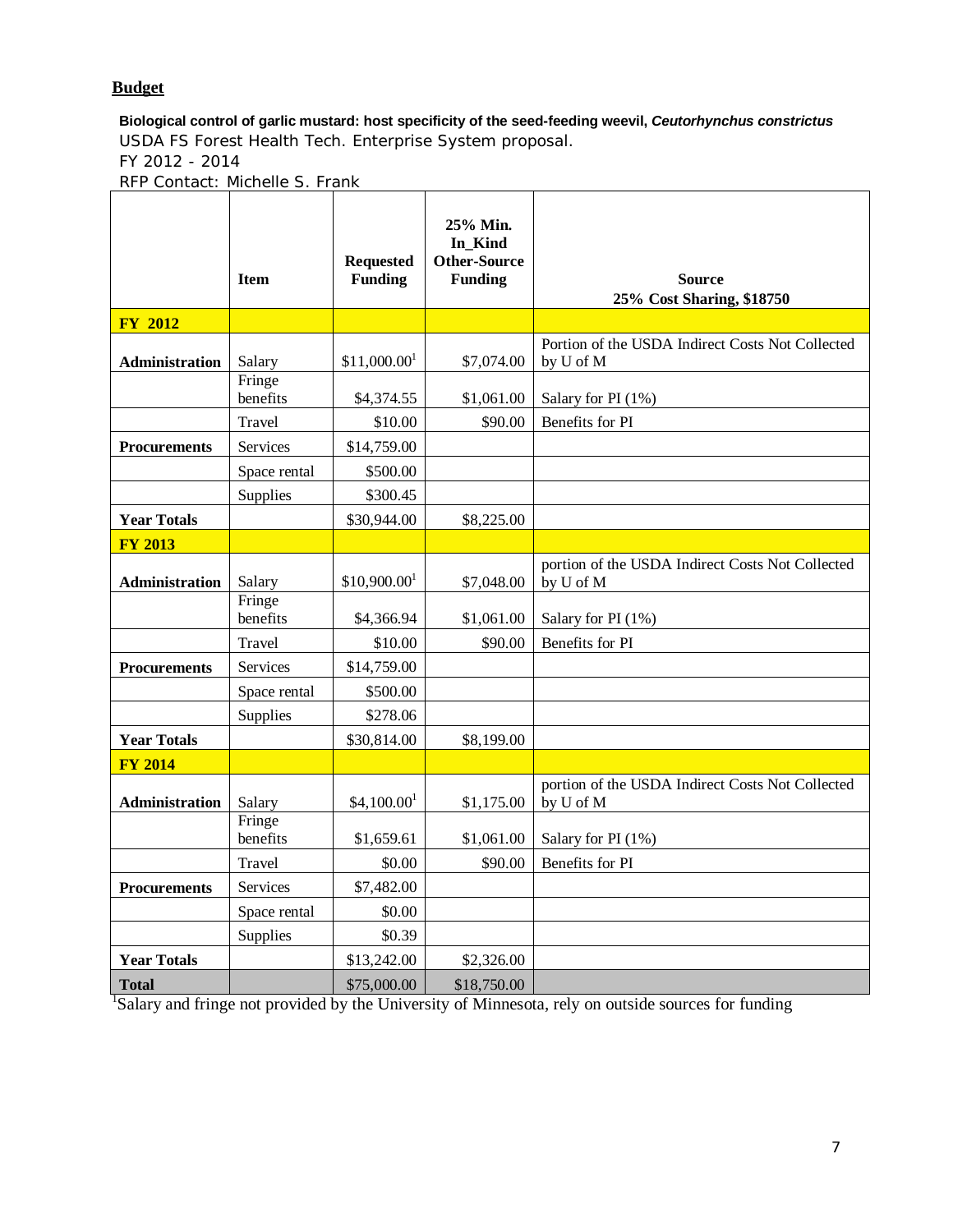**BUDGET REQUEST EXPLANATION:** Annual budgets include salary costs for a 0.19 FTE scientist for Year 1 and Year 2 and a 0.07 FTE for Year 3 as well as one part-time summer student worker to conduct host range screening to implement the biocontrol of garlic mustard. Salary and fringe benefits are not provided by the University of Minnesota and rely on outside sources for funding. Salary for scientist FY 2012, \$10,500, student worker, \$500; salary for scientist FY 2013, 10,500, student worker, \$400; salary for scientist FY 2014 \$4000, student worker, \$100. Fringe benefits are included in overhead costs: 41.3% of \$10,500 = \$4,337 for Years 1 and 2, and of \$4000 = \$1652 for Year 3 for scientist. A part time worker at 7.61% of \$500, \$400, and \$100 salary are \$38, 30, and 8 for Year 1, 2, and 3, respectively. Travel requested will cover the costs for incidental travel associated with research materials acquisition. Supplies requested will cover supplies required to implement host range studies. General operating services include weekend watering services. Short term rents and leases include renting growth chamber space in the High Security Containment Facility on the University of Minnesota campus to conduct the host range studies with native mustards and well as field space rental charges for growing plants. This grant will be administered as a Cooperative Agreement with the US Forest Service with a 75/25 matching requirement. A sub-contract to CABI-Europe Switzerland for \$14,259 for Years 1 and 2, and \$7482 for year 3 is included. CABI Europe Switzerland is able to conduct field level *C. constrictus* screening which is not legally possible in the U.S. prior to approval for release in the U.S. They also have some of the test plants in Europe that are required for host-range testing. Their work plan and budget are shown in Appendix I and Appendix II, respectively.

**Cost Share**: Matching funding of 25% is required and is in the form a portion of the of unrecoverable indirect costs rate of 28.2% (\$15,297) and 1% of salary and fringe benefit costs for Roger Becker, Principal Investigator (\$3453) for a total of \$18750 for total in-kind services, 25% of the funding requested.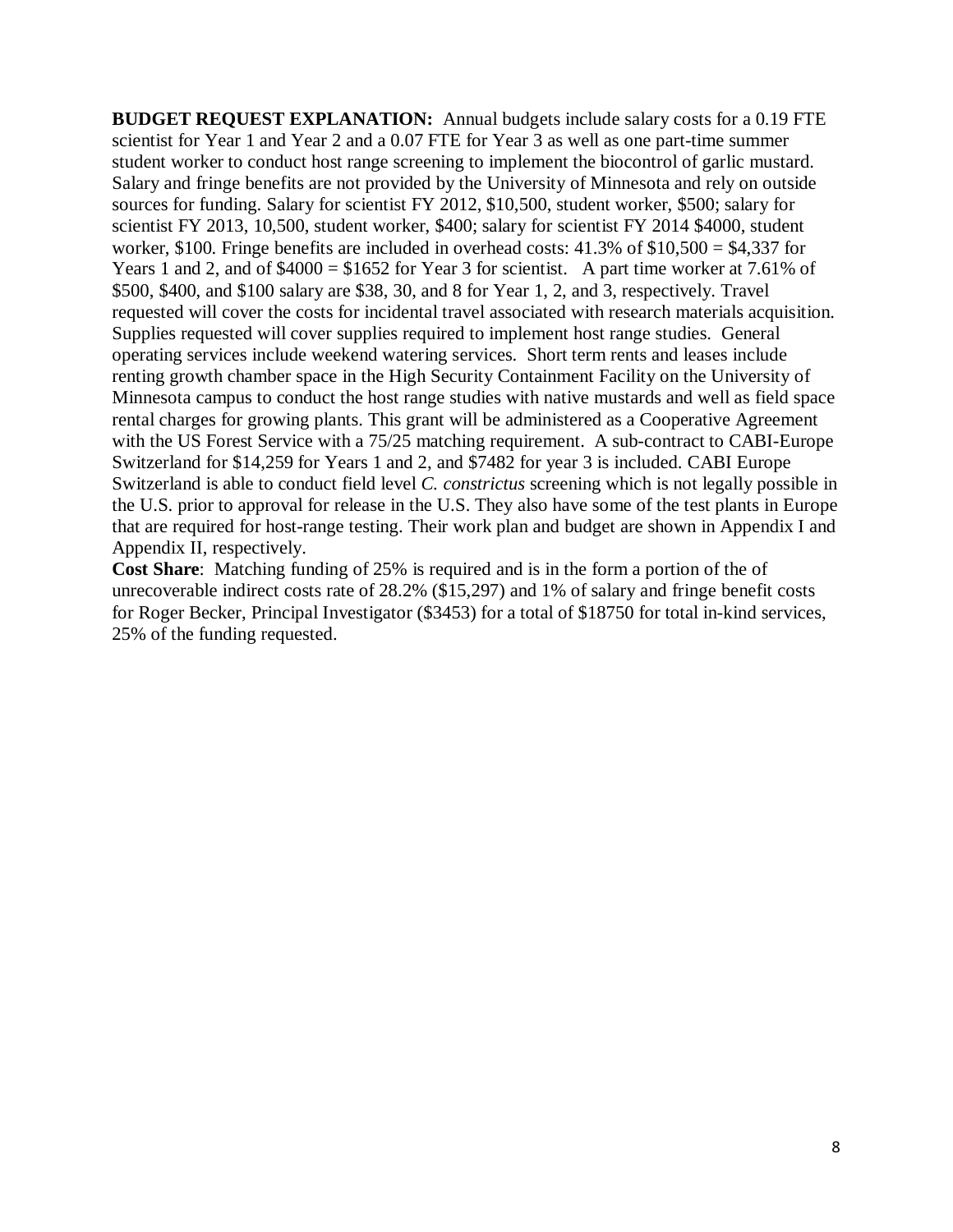# **Literature Cited:**

Blossey B., V. Nuzzo, H. Hinz and E. Gerber. 2001. Developing biological control of *Alliaria petiolata* (M. Bieb.) Cavara and Grande (garlic mustard). Natural Areas J. 21:357-367.

Cavers, P. B., M. I. Heagy and R. F. Kokron. 1979. The biology of Canadian weeds. 35. *Alliaria petiolata* (M. Bieb.) Cavara and Grande. Can. J. Plant Science. 59:217-229.

Davis, A. S., D.A. Landis, V. Nuzzo, B. Blossey, E. Gerber and H. Hinz. 2006. Demographic models inform selection of bicontrol agents for garlic mustard (*Alliaria petiolata*). Ecol. Applicatons. 16(6):2399-2410.

Gerber, E., H. L. Hinz, N. Guazzone, J. McKenny, S. Michler and M. Zuefle. 2001. Biological control of garlic mustard, *Alliaria petiolata.* CABI Bioscience. Switzerland Centre. Annual Report.

Gerber, E., D. Fife and H. L. Hinz. 2011. Biological control of garlic mustard (*Alliaria petiolata*). Annual Report 2010. CABI-Europe Switzerland. 18 pages.

Meekins, J. F. and B. C. McCarthy. 2002. Effect of population density on the demography of an invasive plant, *Alliaria petiolata, (Brassicaceae)* population in a Southeastern Ohio forest. American Midland Naturalist. 147:256-278.

Meekins, J. F. and B. C. McCarthey. 1999. Competitive ability of *Alliaria petiolata* (garlic mustard, *Brassicaceae*), an invasive, nonindigenous forest herb. International J. Plant Science. 160:743-752.

Plants.usda.gov. Plants database. Accessed 5-17/2010.

Roberts, K. J. and R. C. Anderson. 2001. Effect of garlic mustard [*Alliaria petiolata* (Bieb. Cavara Grande)] extracts on plants and arbuscular mycorrhizal (AM) fungi. American Midland Naturalist. 146:146-152.

Stinson, K. A., S. A. Campbell, J. R. Powell, B. E. Wolfe, R. M. Callaway, G. C. Thelen, S. G. Hallett, D. Prati, and J. N. Klironomos. 2006. Invasive plant suppresses the growth of native tree seedlings by disrupting belowground mutualisms.

Vaughn, S. F. and M. A. Berhow. 1999. Allelochemicals isolated from tissues of the invasive weed garlic mustard (*Alliaria petiolata*). J. Chemical Ecology. 25:2495-2504.

Welk, E. K. Schubert and M. H. Hoffmann. 2002. Present and potential distribution of invasive garlic mustard (*Alliaria petiolata*) in North American. Diversity and Distributions. 8:219-233

Wolfe, B. E., V. L. Rogers, K. A. Stinson, and A. Pringle. 2008. The invasive plant *Alliaria petiolata* (garlic mustard) inhibits ectomycorrhizal fungi in its introduced range. J. Ecol. 96:777-783.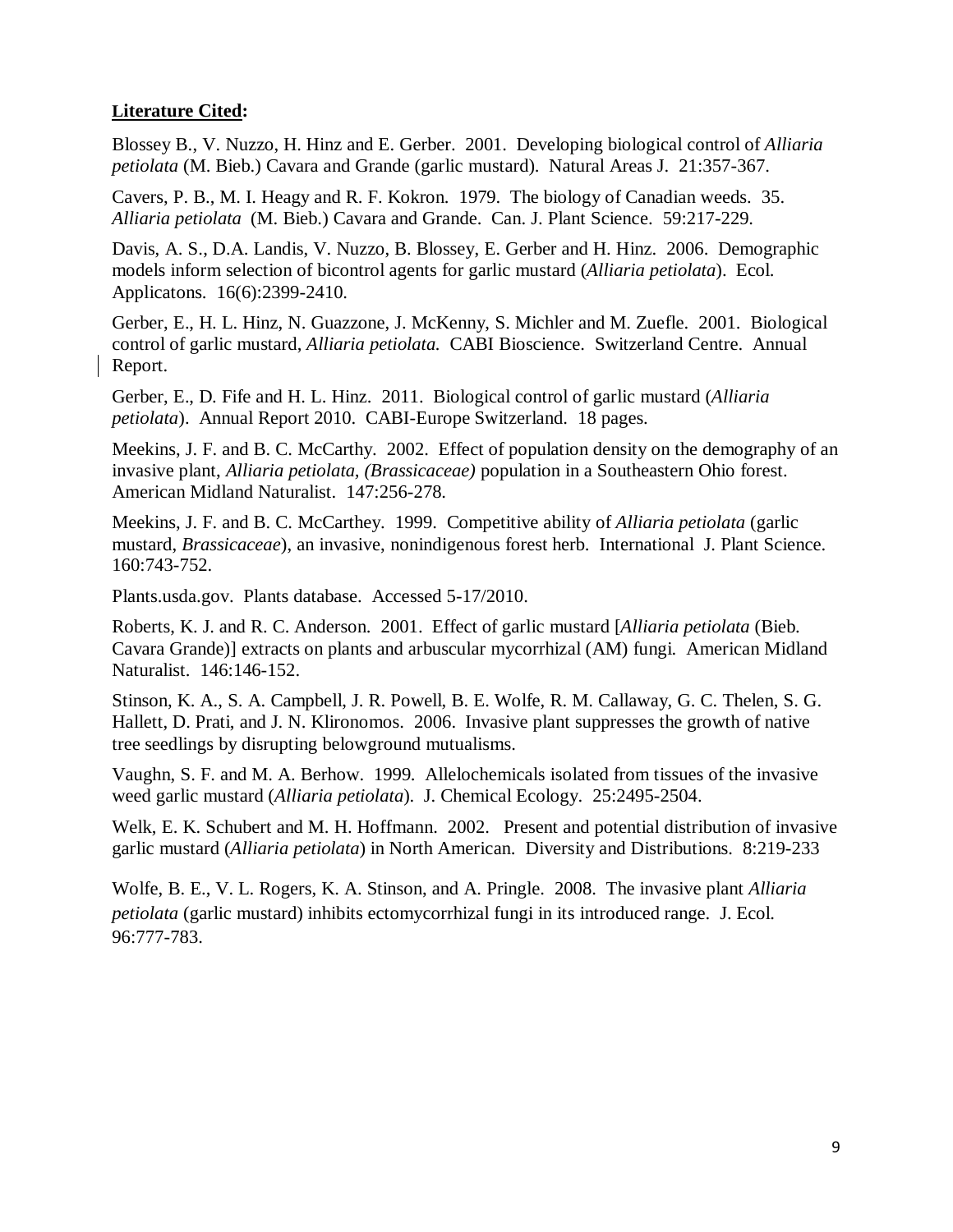# **Appendix I. Information on Sub-Contractor: CABI Europe-Switzerland**

CABI Europe-Switzerland (CABI E-CH) is one of seven overseas Centres of CAB International, an intergovernmental not-for-profit organization. The Centre in Switzerland was established nearly 60 years ago and has since been conducting foreign exploration for the classical biological control of invasive plant and insect pests, mainly for North America. For instance, the biological control agents currently being used to good effect against leafy spurge, knapweeds, purple loosestrife, Dalmatian toadflax and houndstongue were mostly researched and supplied by our Centre. At present, our Weed Biological Control Group is working on 17 invasive weed species on behalf of the USA and Canada with the aim to find and supply biological control agents for introduction [\(http://www.cabi.org/default.aspx?site=170&page=1309\)](http://www.cabi.org/default.aspx?site=170&page=1309). Apart from the search for natural enemies and host-specificity testing, our work includes behavioral studies, studies on the impact of agents, their potential interactions, and plant population dynamics.

The Centre is equipped with an insect quarantine facility, laboratories for pathogen and insect work and chemical analyses, five greenhouses, and extensive garden space to grow plants and conduct experiments. Besides, scientists at CABI E-CH have established an extensive network of collaborators and contacts across Europe and Asia to facilitate field surveys and conduct openfield tests.

The Centre currently employs 21 research scientists, 15 in Switzerland, one each in Serbia and Hungary, and four at our newly established joint lab in Beijng, China, six PhD students, three MSc students, about 20 temporary technical assistants, one gardener and two garden helpers and three administrative staff. In addition to classical weed biological control, the Centre has expertise in arthropod biological control, integrated crop management, ecosystem management, risk analyses and invasion ecology.